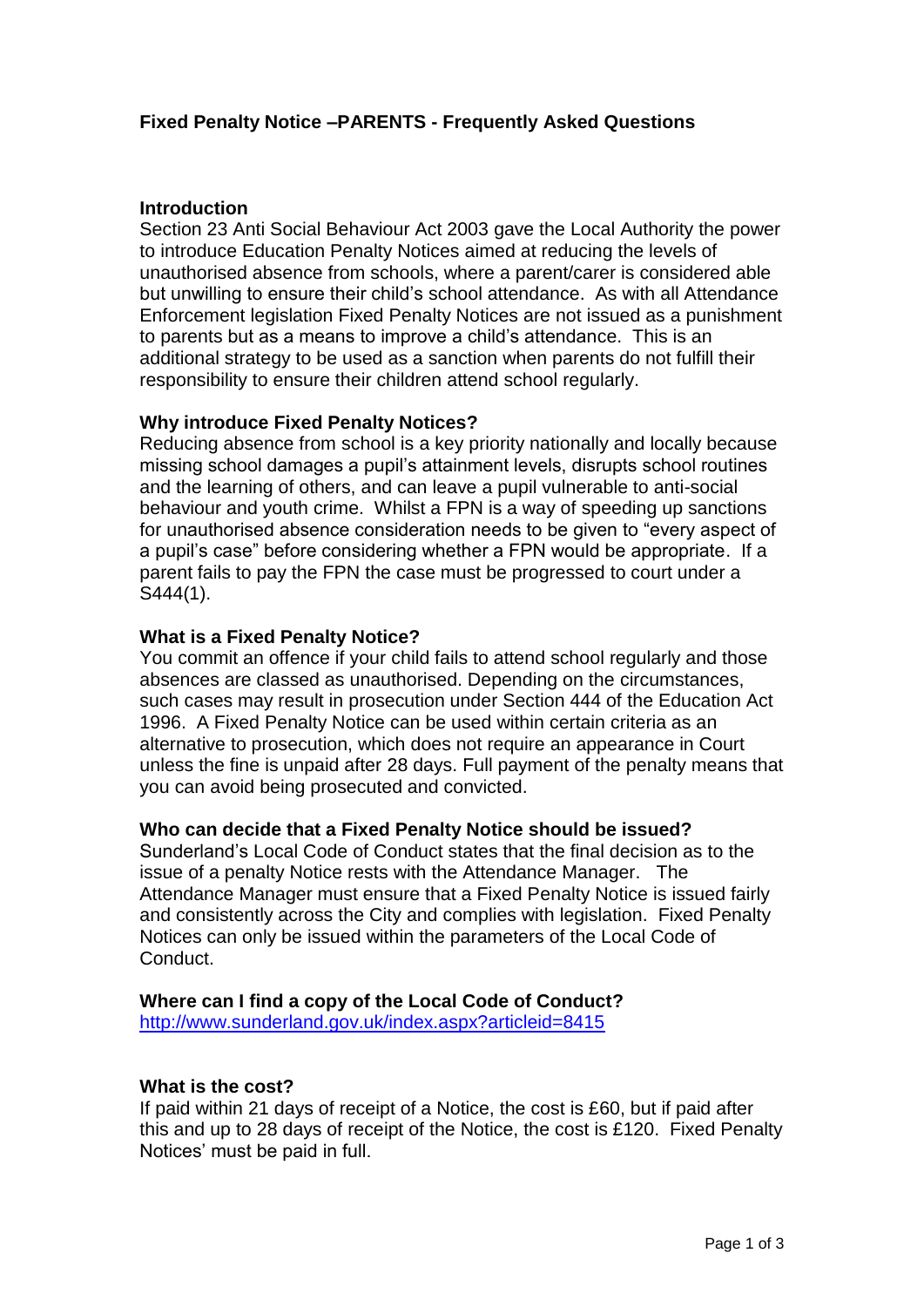# **How are they issued?**

Fixed Penalty Notices will always be issued by post.

## **When will penalty notices be used?**

They are used as a measure to address unauthorised absence at an early stage before non-attendance becomes entrenched, but they can also be used as a response to unauthorised term time absence.

### **What is an unauthorised absence?**

An unauthorised absence occurs when a parent fails to give a reason for their child's absence or the Head teacher does not agree to accept a parent's reason for a pupil's absence. The Education (Pupil Registration) (England) Regulations 2006 (Regulation 7) states that only a head teacher or their representative can determine if an absence is to be authorised. Authorised absence' means that the school has either given approval in advance for a pupil of compulsory school age to be away, or has accepted an explanation offered afterwards as justification for absence.

## **Is a warning given?**

Yes, written warning of the possibility of a Notice being issued will be sent to the parent. This will inform the parent of the extent of their child's absences and give them 15 school days in which to bring about an improvement. In that time, the pupil should have no unauthorised absences from school. There is no limit to the number of formal warnings which can be issued.

In the case of unauthorised term time leave the warning will be the Head teacher's letter confirming that requested leave of absence has not been authorised. This letter includes a warning that a penalty notice may be issued.

### **Can a parent receive a Fixed Penalty Notice for more than one child?**

Multiple Fixed Penalty Notices can be issued to the same parents during the year.

### **Is there an appeal process?**

Fixed Penalty Notice fines are set by government regulation and are not based upon ability to pay. There is no provision for payment instalments nor is there a statutory right of appeal once a fixed-penalty notice has been issued. Fixed Penalty notices can only be withdrawn if they were issued in error or to the wrong person or there is material evidence of error.

### **How do parents pay the Penalty Notice?**

Details of payment arrangements will be included on the Fixed Penalty Notice.

## **Can a parent be prosecuted if they pay the Penalty Notice but their child is still missing school?**

Not for the period stated in the Fixed Penalty Notice, since payment of the penalty discharges their liability for that period. However, it could be the case that a prosecution could be considered for further periods of poor attendance not covered by the Notice, depending on the circumstances.